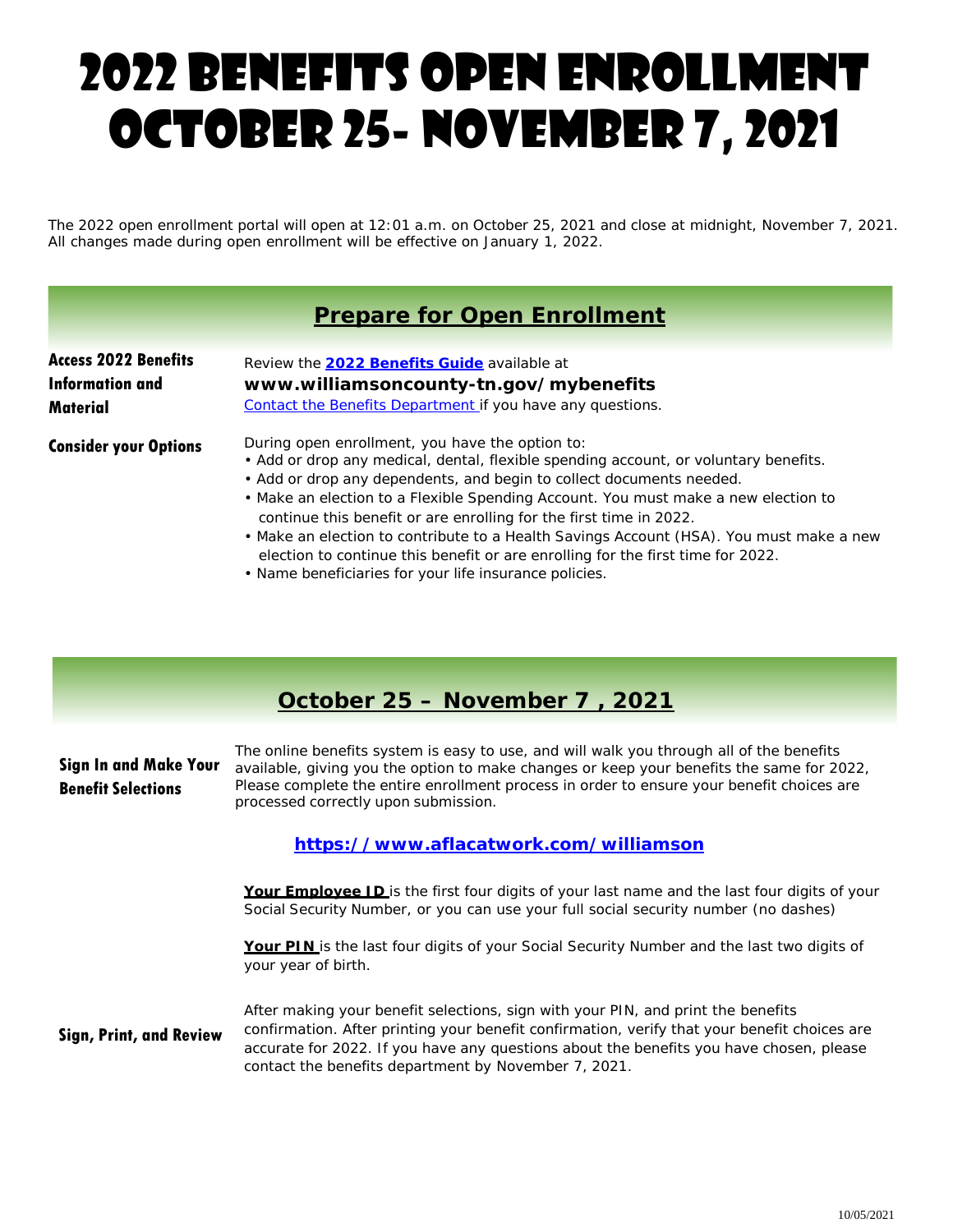# **OPEN ENROLLMENT SUMMARY**

| <b>MEDICAL PLANS</b>                             | Medical plans and networks remain the same for 2022.                                                                                                                                                                                                                                                                    |  |  |  |  |
|--------------------------------------------------|-------------------------------------------------------------------------------------------------------------------------------------------------------------------------------------------------------------------------------------------------------------------------------------------------------------------------|--|--|--|--|
|                                                  | Make an informed choice:<br>Deductible and out of pocket maximums are increasing for 2022. Review the<br>plan cost information related to the medical plan option you are enrolled in.                                                                                                                                  |  |  |  |  |
|                                                  | Any per pay period cost change to your medical benefits for 2022 will be<br>reflected on the medical option screen when completing the online process or<br>refer to the plan cost information related to the medical plan option you are<br>currently enrolled in.                                                     |  |  |  |  |
|                                                  | Review your provider network and make sure you do not need to make a<br>change.                                                                                                                                                                                                                                         |  |  |  |  |
|                                                  | If you do not submit a new election for 2022 by the deadline, your medical<br>coverage will continue with the current network and at the same coverage level<br>(i.e., no coverage, employee only, employee +1, family) for 2022.                                                                                       |  |  |  |  |
| <b>DENTAL PLAN</b>                               | Dental benefits remain the same                                                                                                                                                                                                                                                                                         |  |  |  |  |
|                                                  | Per pay period costs remain the same                                                                                                                                                                                                                                                                                    |  |  |  |  |
|                                                  | If you do not submit a new election for 2022 by the deadline, your dental<br>coverage will continue with the same coverage level (i.e., no coverage,<br>employee only, family) for 2022.                                                                                                                                |  |  |  |  |
| <b>H.S.A PARTICIPATION</b>                       | Your account remains active; however, to continue contributing to your HSA<br>through pre-tax payroll deductions, you must make a new election for 2022.                                                                                                                                                                |  |  |  |  |
| <b>F.S.A PATICIPATION</b>                        | Your participation will end on December 31, 2021. To continue contributing to<br>these accounts, you must reenroll and elect your contribution for 2022.                                                                                                                                                                |  |  |  |  |
| <b>VOLUNTARY SUPPLEMENTAL</b><br><b>BENEFITS</b> | OneAmerica will be the new provider for the short-term disability, long-term<br>disability and voluntary life coverage.                                                                                                                                                                                                 |  |  |  |  |
|                                                  | Refer to the Voluntary Supplemental Benefit Options section for important<br>information on each of these programs.                                                                                                                                                                                                     |  |  |  |  |
|                                                  | Current coverage under AFLAC short-term disability will end on 12/31/2021.<br>You must make a new election under OneAmerica for short-term disability to<br>continue 1/1/2022.                                                                                                                                          |  |  |  |  |
|                                                  | If you do not submit a new election for any of your voluntary benefits, with the<br>exception of short-term disability, your current election(s) will continue without<br>interruption. It is important you complete the online process so that you are<br>aware of any changes to your per pay period amount for 2022. |  |  |  |  |
|                                                  | Supplemental Life Insurance premiums are based on age and income.                                                                                                                                                                                                                                                       |  |  |  |  |
| <b>VISION</b>                                    | Cigna provides two options for vision. Option 1 allows you to use the provider<br>of your choice and receive the same benefits. Option 2 is a less expensive<br>network plan requiring you to use providers in their network. You get to<br>choose which option works best for you.                                     |  |  |  |  |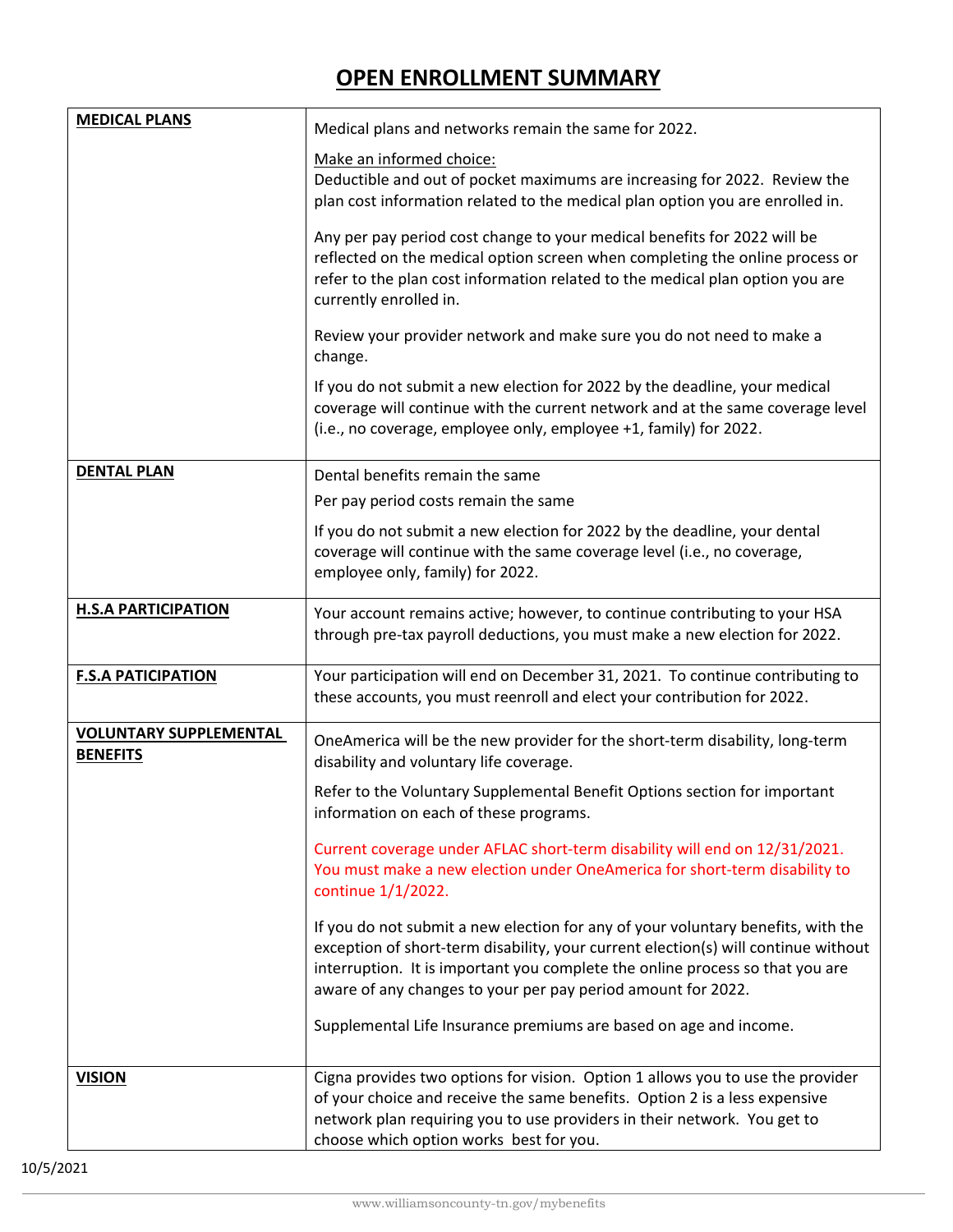#### **MEDICAL PLAN and NETWORK INFORMATION**

#### **OAP MEDICAL PLAN INFORAMTION**

If you choose the OAP (Open Access Plus) network, employees and dependents will have a per pay period cost for this network election. Refer to the below informational sheets for the per pay period cost and provider network.

**OAP network**

.

**[OAP Central](https://www.williamsoncounty-tn.gov/DocumentCenter/View/21692/OAP-Central) TN [OAP East](https://www.williamsoncounty-tn.gov/DocumentCenter/View/21693/OAP-East) TN [OAP West](https://www.williamsoncounty-tn.gov/DocumentCenter/View/21694/OAP-West) TN**

- o **Option 1 [OAP deductible plan](https://www.williamsoncounty-tn.gov/DocumentCenter/View/21695/Option-1-OAP-deductible-plan-cost) cost**
- o **Option 2 [OAP deductible plan](https://www.williamsoncounty-tn.gov/DocumentCenter/View/21696/Option-2-OAP-deductible-plan-cost) with HSA cost 2022 [H.S.A contributions](https://www.williamsoncounty-tn.gov/DocumentCenter/View/21686/HSA-2021-ltr-to-participants)**
- o **Convenient Care Clinics [covered under](https://www.williamsoncounty-tn.gov/DocumentCenter/View/21680/Convenience-Care-Clinics) Local PlusIN and OAP**
- o **[Finding a Doctor in our directory is easy](https://www.williamsoncounty-tn.gov/DocumentCenter/View/21684/Find-a-Doctor-Open-Enrollment-Flyer)**
- o **[Getting the care you need and the savings](https://www.williamsoncounty-tn.gov/DocumentCenter/View/21691/Medical-Open-Access-Plus-Customer-Flyer) you want with Open Access Plus (OAP)**

#### **LOCAL PlusIN PLAN INFORMATION**

IN stands for **in-network [providers only](https://www.williamsoncounty-tn.gov/DocumentCenter/View/21689/Local-Plus-IN)**. These plans have no out of network benefits and the network of providers is limited. If you use a provider not in the Local PlusIN network your claim will be denied.

If you choose the Local PlusIN network, employees have no per pay period cost, only dependents have a per pay period cost for this election. Refer to the below informational sheets for the per pay period cost and provider network.

#### **Local PlusIN network**

- o **Option 3 Local PlusIN [deductible Plan cost](https://www.williamsoncounty-tn.gov/DocumentCenter/View/21697/Option-3-Local-PlusIN-deductible-plan-cost)**
- o **Option 4 Local PlusIN [deductible plan](https://www.williamsoncounty-tn.gov/DocumentCenter/View/21698/Option-4-Local-PlusIN-deductible-plan-cost) with HSA cost 2022 [H.S.A contributions](https://www.williamsoncounty-tn.gov/DocumentCenter/View/21686/HSA-2021-ltr-to-participants)**
- o **Helpful Information on the Local PlusIN Network and finding [providers outside of](https://www.williamsoncounty-tn.gov/DocumentCenter/View/21690/LocalPlus-In-Network-Customer-Flyer) Tennessee**
- o **Convenient [Care Clinics covered under](https://www.williamsoncounty-tn.gov/DocumentCenter/View/21680/Convenience-Care-Clinics) Local PlusIN and OAP**
- o **Will my [child have coverage if](https://www.williamsoncounty-tn.gov/DocumentCenter/View/21682/Coverage-for-Dependents-out-of-the-Local-PlusIN-service-area) living outside of the Local PlusIN network**
- o **[Coverage for emergencies](https://www.williamsoncounty-tn.gov/DocumentCenter/View/21688/LIFE-THREATENING-MEDICAL-EMERGENCIES) outside the Local Plus IN network**
- o **[Finding a Doctor in our directory is easy](https://www.williamsoncounty-tn.gov/DocumentCenter/View/21684/Find-a-Doctor-Open-Enrollment-Flyer)**

#### **DENTAL PLAN:**

No Change to benefits **2022 per pay [period dental cost](https://www.williamsoncounty-tn.gov/DocumentCenter/View/21683/Dental-website-OE-2022)**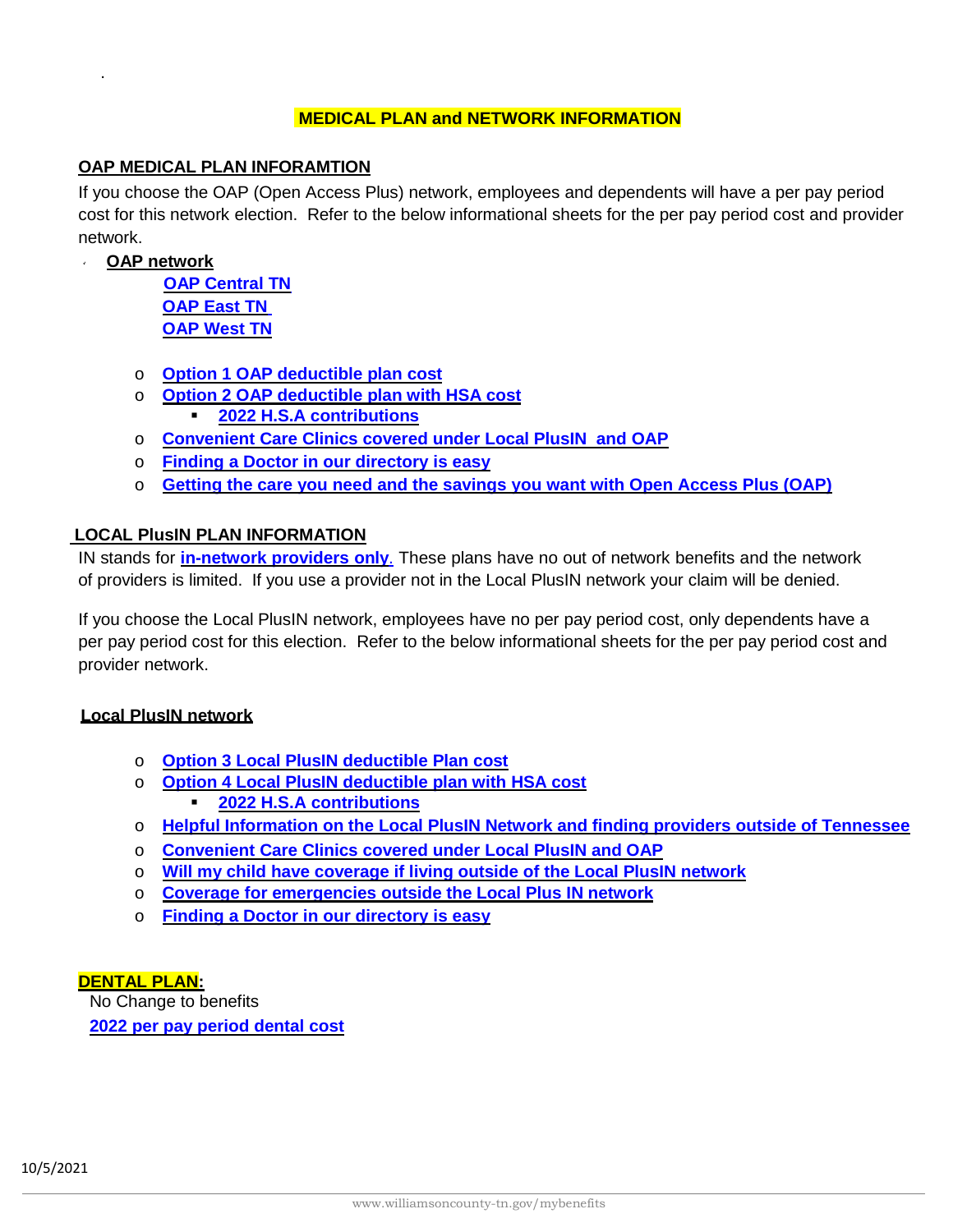### VOLUNTARY SUPPLEMENTAL BENEFIT OPTIONS

**One America Short Term Disability** provides a benefit payment directly to you for up to three months if you are unable to work due to a covered illness or injury. **You may select a minimum benefit amount of \$500 per month, up to a maximum benefit amount based on a percentage of salary, available in \$100 increments.** This is the amount you would receive from One America should you become disabled, upon approval of your claim. Premiums for this coverage vary according to the monthly benefit amount selected and your current age.

**If you are currently enrolled in this coverage with Aflac you will need to change to One America unless you want to continue the policy paying from home. Payroll deduction of the Aflac Short Term Disability policies will cease 12/31/21.** 

#### **If you have had a salary increase, you may increase your benefit amount at Open Enrollment, up to the benefit maximum.**

Short Term Disability can be used for maternity claims. One America will pay for six weeks for non-Caesarian delivery or eight weeks for Caesarian delivery, minus any elimination period. Maternity could be considered a pre-existing condition if you deliver within 10 months of the effective date of the policy. There is a 12/12 pre-existing condition limitation as defined by the policy on all claims in the first year of coverage.

If you need assistance or have questions about your short term disability benefit amount, contact The Drury Group - Jennifer: 615-628-3377 [\(JenniferD@DruryGroup.com\)](mailto:JenniferD@DruryGroup.com) or Charles: 615-628-3382 [\(CharlesP@DruryGroup.com\)](mailto:CharlesP@DruryGroup.com).

**One America Long Term Disability** provides a benefit when your disability continues for longer than three months. Upon approval of your claim, this coverage pays you 60% of your salary, as long as you are medically disabled or until you reach social security defined retirement. Premium rates are based on your age and salary level. There is a 12/24 pre-existing condition limitation.

**One America Voluntary Life Insurance** may be elected in increments of \$10,000, up to a maximum of \$750,000 or 7x your annual salary, whichever is less. Guaranteed issue amount is \$250,000 or 5x your annual salary, whichever is less. Any amount over guaranteed issue is subject to additional medical questions. If you participate, you may also elect coverage for your spouse, up to a maximum of \$100,000 or 50% of the employee amount, whichever is less. Guaranteed issue amount for spouse coverage is \$50,000 and they must be under the age of 65. You may also elect coverage for a child or children, up to age 26, with a maximum of \$10,000.

**Aflac Accident** coverage pays cash benefits in the event of a covered accident. Coverage is for injuries on or off the job. Benefits are based on a set fee schedule. Includes coverage for accidental death and dismemberment. After one year of coverage, this policy pays a wellness benefit of \$50 per year for wellness checkups.

**Aflac Critical Illness** coverage pays a cash benefit upon diagnosis of a covered critical illness, including cancer, stroke, heart attack and other covered illnesses. You select a benefit amount at enrollment, from a minimum of \$5000 to a maximum of \$50,000. Premiums vary based on the benefit amount selected and your age. After one year of coverage, this policy includes a health screening benefit of \$50 per year for covered health screening tests, including mammogram, PSA, stress tests, or certain blood tests. Spouse coverage is also available.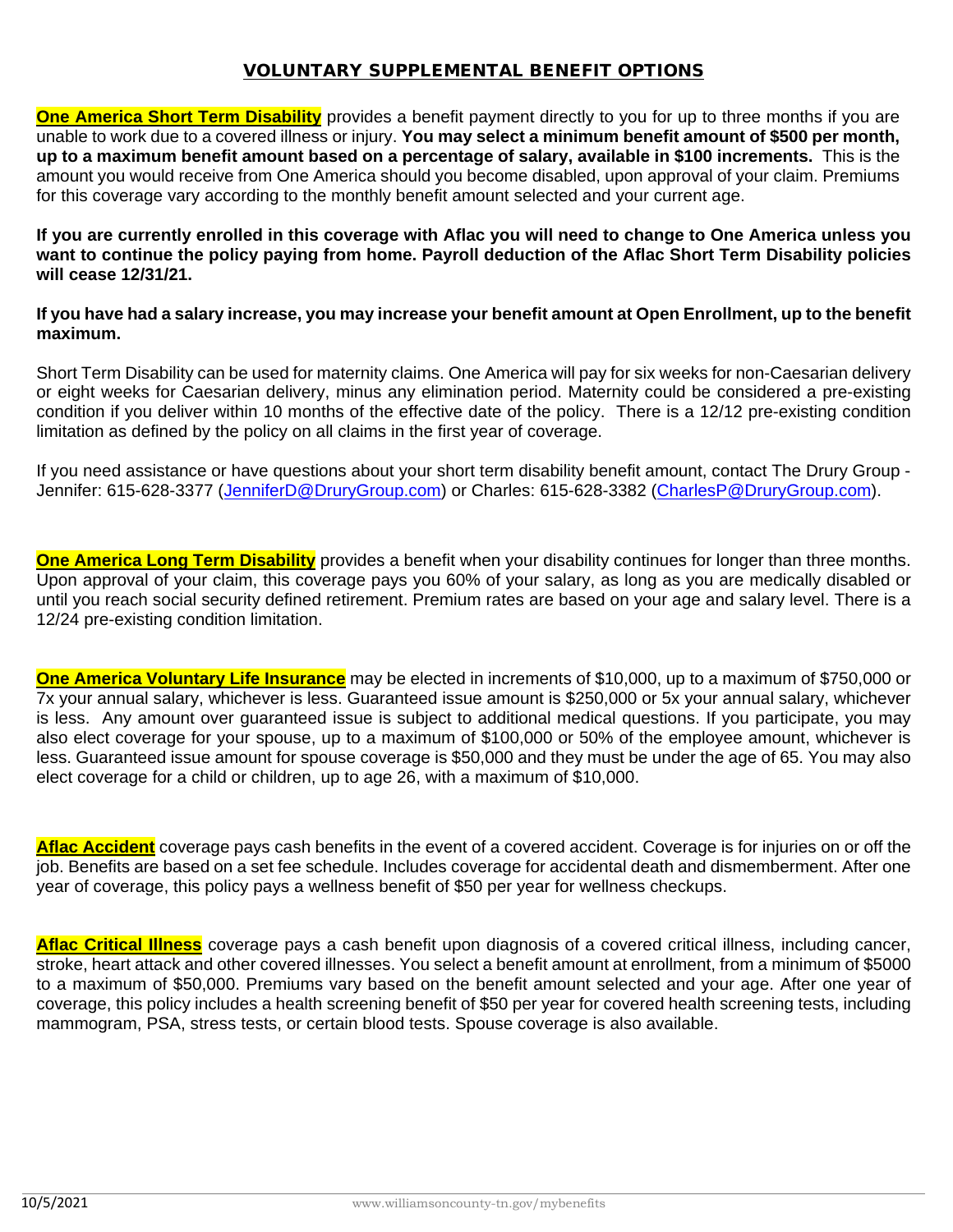#### **VISION:**

At Open Enrollment, you will have two Cigna Vision plans to choose from:

#### **Cigna Allowance Plan (Option 1):**

- This plan is similar to your current vision plan and provides allowance amounts for services received.
- There are no deductibles and no copays.
- You may see any provider you wish, and submit a claim for reimbursement.
- Your premium costs are lower than your current vision plan.
- This is the best option if the provider you want to see is **not** in the Cigna network.

#### **Cigna Network Plan (Option 2):**

- This is a network plan. Benefits are better when you see an in-network provider.
- No claim forms or reimbursements are necessary when in-network providers are used.
- Low copays for most services.
- Your premium costs are lower than Option 1 (Cigna Allowance Plan).
- This is the best option if the provider you want to see is **in** the Cigna network.
- To find in-network providers**:<https://cigna.vsp.com/find-eye-doctors.html>**

| Cigna Allowance Pian (Option 1)             |                   |  | Cigna Network Plan (Option 2)       |                   |                       |
|---------------------------------------------|-------------------|--|-------------------------------------|-------------------|-----------------------|
|                                             |                   |  |                                     | In Network        | <b>Out of Network</b> |
| <b>Exam Copay</b>                           | N/A               |  | Exam Copay                          | \$10              | N/A                   |
| <b>Materials Copay</b>                      | N/A               |  | <b>Materials Copay</b>              | \$25              | N/A                   |
| Exam                                        | \$75 allowance    |  | Exam                                | Covered in full   | \$45 allowance        |
| Lenses                                      |                   |  | Lenses                              |                   |                       |
| <b>Single Vision</b>                        | \$50 allowance    |  | <b>Single Vision</b>                | Covered in full   | \$32 allowance        |
| Lined Bifocal                               | \$75 allowance    |  | Lined Bifocal                       | Covered in full   | \$55 allowance        |
| Lined Trifocal                              | \$100 allowance   |  | <b>Lined Trifocal</b>               | Covered in full   | \$65 allowance        |
| Lenticular Lenses                           | \$100 allowance   |  | Lenticular Lenses                   | Covered in full   | \$80 allowance        |
| Contact Lenses - Therapeutic                | \$175 allowance   |  | <b>Contact Lenses - Therapeutic</b> | Covered in full   | \$210 allowance       |
| <b>Contact Lenses - Elective</b>            | \$175 allowance   |  | <b>Contact Lenses - Elective</b>    | \$150 allowance   | \$120 allowance       |
| Frames (retail allowance)                   | \$125 allowance   |  | Frames (retail allowance)           | \$150 allowance   | \$83 allowance        |
|                                             |                   |  |                                     |                   |                       |
| Employee Only:                              | \$8.44 per month  |  | Employee Only:                      | \$6.70 per month  |                       |
| Employee + One                              | \$16.88 per month |  | Employee + One                      | \$12.55 per month |                       |
| \$25.32 per month<br>Employee + Two or more |                   |  | Employee + Two or more              | \$19.16 per month |                       |

*Provided information is not intended to replace policy plans or provisions and should be used solely to inform employees of their options. Please refer to plan documents for detailed plan descriptions.*

#### **Cigna Allowance Plan (Option 1) Cigna Network Plan (Option 2)**